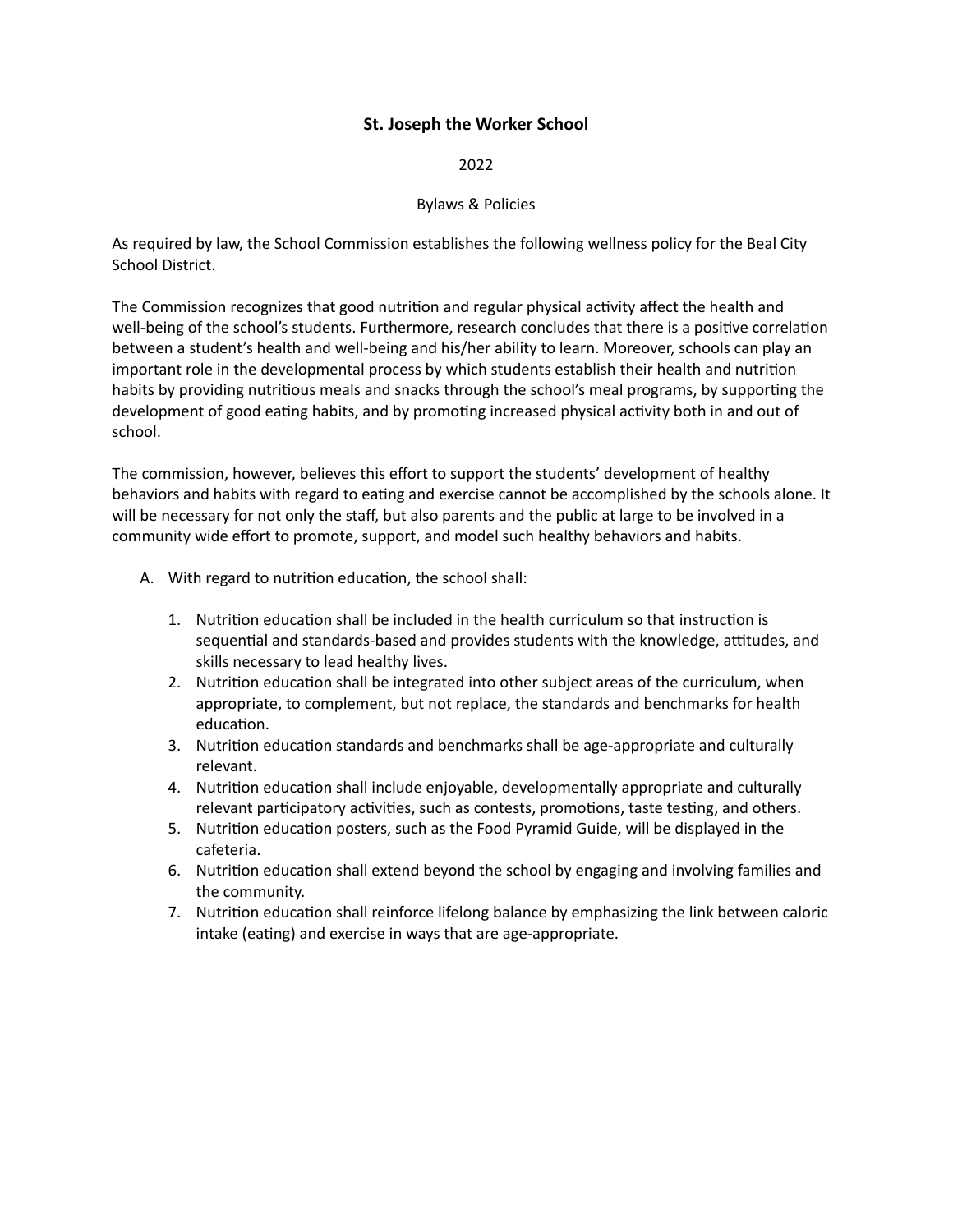B. With regard to physical activity, the District shall:

### **1.** Physical Education

- a. A sequential, comprehensive physical education program shall be provided for students in K-12 in accordance with the standards and benchmarks established by the state.
- b. The physical education curriculum shall provide sequential instruction related to the knowledge, attitudes, and skills necessary to participate in lifelong, health-enhancing physical activity.
- c. The sequential, comprehensive physical education curriculum shall stress the importance of remaining physically active for life.
- d. The K-12 program shall include instruction in physical education as well as opportunities to participate in competitive and non-competitive team sports to encourage lifelong physical activity.
- e. Planned instruction in physical education shall teach cooperation, fair play, and responsible participation.
- f. Planned instruction in physical education shall meet the needs of all students, including those who are not athletically gifted.
- g. Planned instruction in physical education shall be presented in an environment free of embarrassment, humiliation, shaming, taunting, or harassment of any kind.
- h. Planned instruction in physical education shall include cooperative as well as competitive games.
- i. Planned instruction in physical education shall take into account gender and cultural differences.
- j. Planned instruction in physical education shall promote participation in physical activity outside the regular school day.

# **2. Physical Activity**

- a. Schools shall encourage families to provide physical activity outside the regular school day, such as outdoor play at home, participation in sports sponsored by community agencies or organizations, and in lifelong physical activities like bowling, swimming, or tennis.
- b. The school shall provide information to families to encourage and assist them in their efforts to incorporate physical activity into their children's daily lives.
- C. With regard to other school-based activities the school shall:
	- 1. The school shall provide attractive, clean environments in which the students eat.
	- 2. Activities such as tutoring or club meetings shall not be scheduled during mealtimes, unless students may eat during those meetings.
	- 3. Students, parents, and other community members shall have access to, and be encouraged to use, the school's outdoor physical activity facilities outside the normal school day.
	- 4. The school uses a system that eliminates any stigma or identification of students eligible to receive free and/or reduced meals.
	- 5. Students are discouraged from sharing their foods or beverages with one another during meal times, given concerns about allergies and other restrictions on some students' diets.